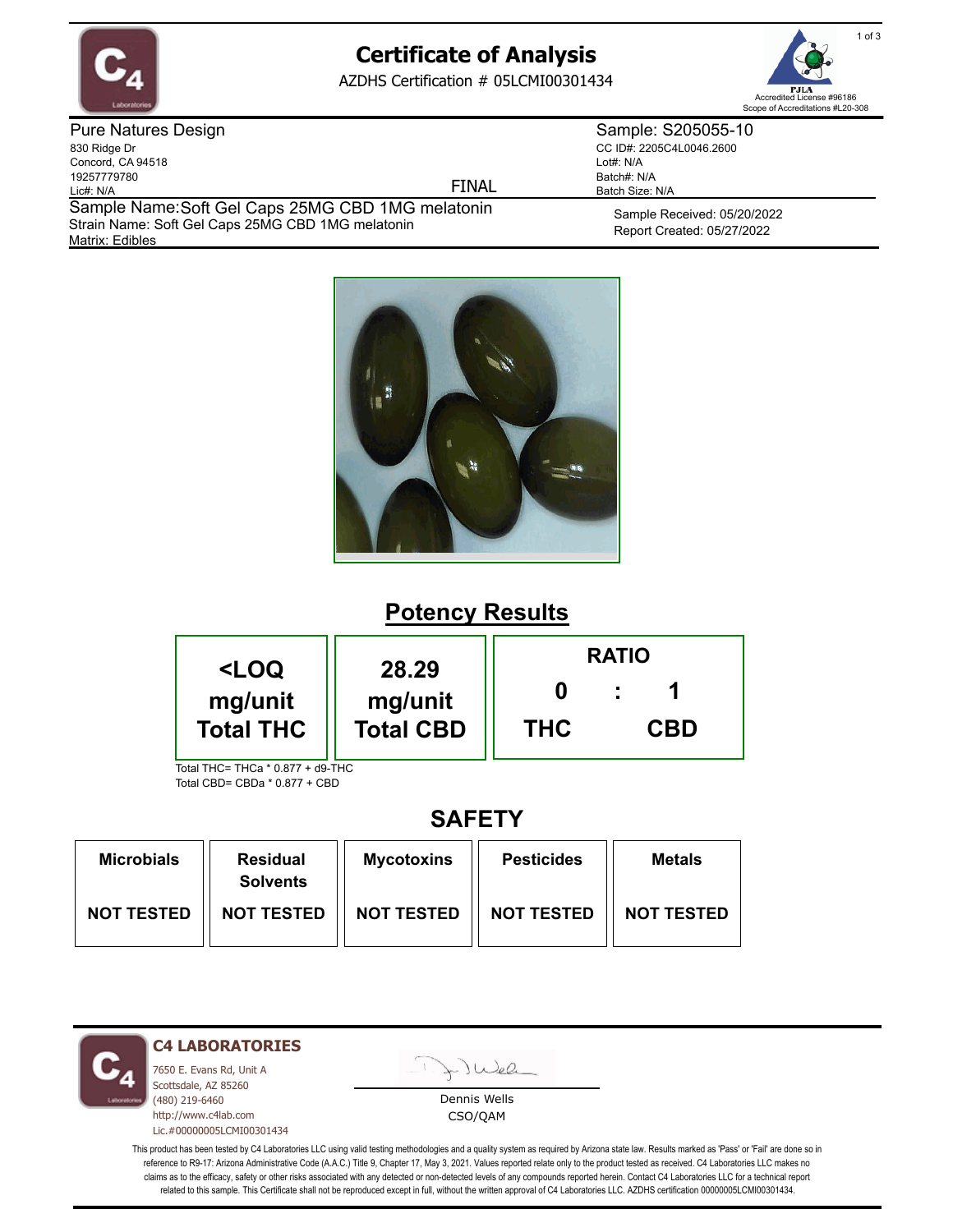

Matrix: Edibles

## **Certificate of Analysis**

AZDHS Certification # 05LCMI00301434



Pure Natures Design 830 Ridge Dr Concord, CA 94518 19257779780 Lic#: N/A Sample Name: Soft Gel Caps 25MG CBD 1MG melatonin Strain Name: Soft Gel Caps 25MG CBD 1MG melatonin

FINAL

CC ID#: 2205C4L0046.2600 Lot#: N/A Batch#: N/A Batch Size: N/A

Sample: S205055-10

Sample Received: 05/20/2022 Report Created: 05/27/2022

### **Cannabinoids by HPLC - Commercial**

Date Analyzed: 05/24/2022 Analyst Initials: KWT

| Analyte                   | LOQ    | <b>Mass</b> | <b>Mass</b> | <b>Mass</b>                    | Q              |
|---------------------------|--------|-------------|-------------|--------------------------------|----------------|
|                           | $\%$   | $\%$        | mg/g        | mg/unit                        |                |
| <b>THCA</b>               | 0.0143 | $<$ LOQ     | $<$ LOQ     | $<$ LOQ                        | Q3             |
| $d9-THC$                  | 0.0143 | $<$ LOQ     | $<$ LOQ     | <loq< td=""><td>Q3</td></loq<> | Q3             |
| d8-THC                    | 0.0143 | $<$ LOQ     | $<$ LOQ     | $<$ LOQ                        | Q <sub>3</sub> |
| <b>CBDA</b>               | 0.0143 | 0.0192      | 0.19        | 0.12                           | Q <sub>3</sub> |
| CBD                       | 0.0143 | 4.56        | 45.60       | 28.23                          | Q <sub>3</sub> |
| <b>CBG</b>                | 0.0143 | 0.0240      | 0.24        | 0.15                           | Q3             |
| <b>CBN</b>                | 0.0143 | 0.0459      | 0.46        | 0.28                           | Q <sub>3</sub> |
| <b>CBC</b>                | 0.0143 | 0.0711      | 0.71        | 0.44                           | Q <sub>3</sub> |
| Total Cannabinoids 0.0143 |        | 4.72        | 47.20       | 29.22                          | Q <sub>3</sub> |
| <b>Total THC</b>          | 0.0143 | $<$ LOQ     | $<$ LOQ     | $<$ LOQ                        | Q3             |
| <b>Total CBD</b>          | 0.0143 | 4.57        | 45.70       | 28.29                          | Q3             |

Total THC= THCa \* 0.877 + d9-THC. Total CBD= CBDa \* 0.877 + CBD. LOQ = Limit of Quantitation; NR = Not Reported; ND = Not Detected.

Unless otherwise stated all quality control samples performed within

specifications established by the Laboratory.

Cannabinoids method: HPLC-DAD.

1 unit= .6191g

Unit Description: soft gel



#### **C4 LABORATORIES**

7650 E. Evans Rd, Unit A Scottsdale, AZ 85260 (480) 219-6460 http://www.c4lab.com Lic.#00000005LCMI00301434



Dennis Wells CSO/QAM

This product has been tested by C4 Laboratories LLC using valid testing methodologies and a quality system as required by Arizona state law. Results marked as 'Pass' or 'Fail' are done so in reference to R9-17: Arizona Administrative Code (A.A.C.) Title 9, Chapter 17, May 3, 2021. Values reported relate only to the product tested as received. C4 Laboratories LLC makes no claims as to the efficacy, safety or other risks associated with any detected or non-detected levels of any compounds reported herein. Contact C4 Laboratories LLC for a technical report related to this sample. This Certificate shall not be reproduced except in full, without the written approval of C4 Laboratories LLC. AZDHS certification 00000005LCMI00301434.